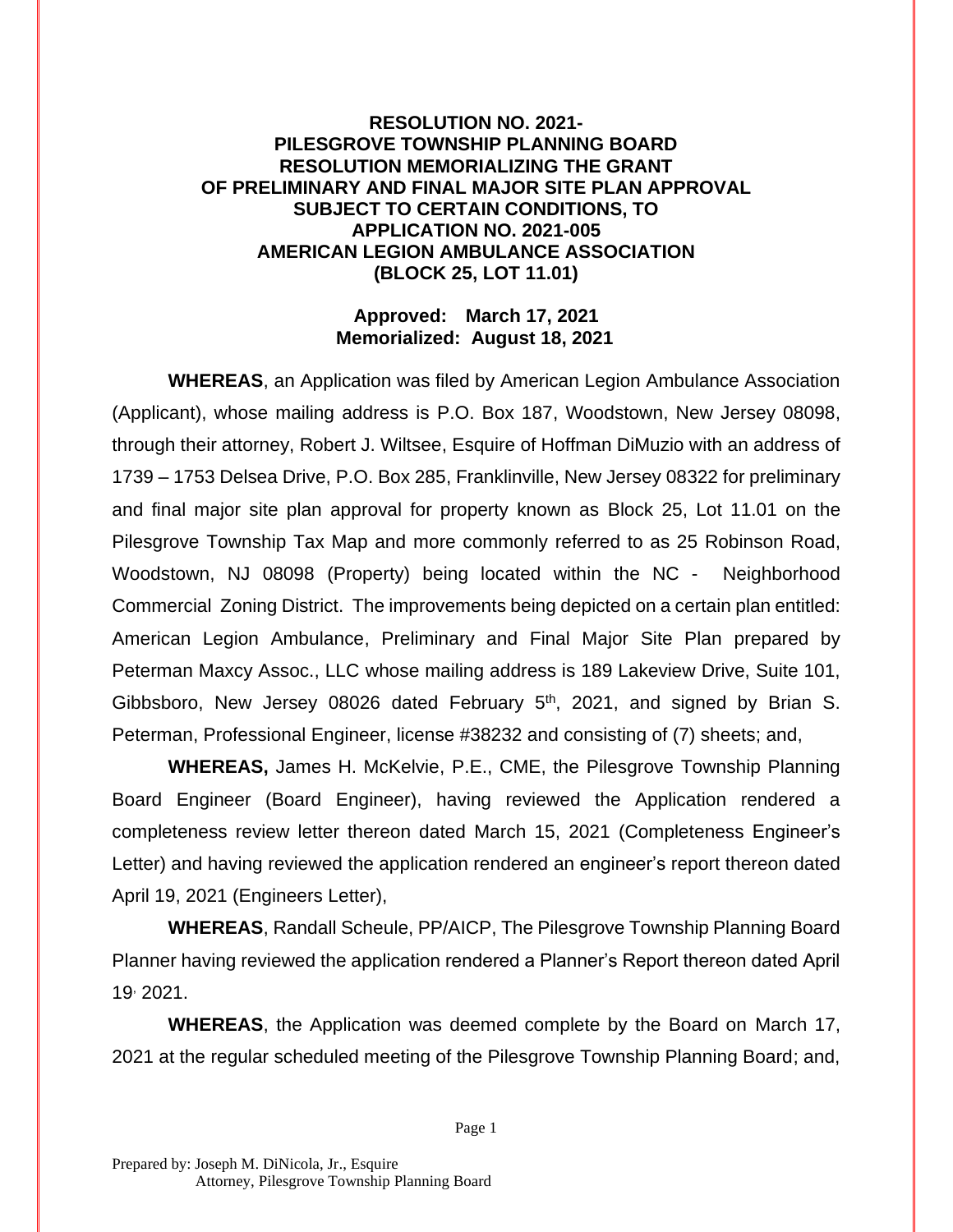**WHEREAS**, notice to the public was required in accordance with the Township Ordinance and the Municipal Land Use Law (MLUL); and

**WHEREAS** notice was provided in accordance with the Township Ordinance and the MLUL.

**WHEREAS**, the Board determined that it had jurisdiction to hear the Application and proceed with a public hearing on the Application on the regular meeting of the Pilesgrove Township Planning Board convened on April 21, 2021; and

**WHEREAS,** no members of the public spoke on the application; and,

**WHEREAS,** the Board heard testimony from Brian S Peterman, Engineer for the Applicant, Robbie Conley, Architect for the Applicant, Joseph Valentine, President and authorized representative of the Applicant, and representations made by Robert J. Wiltsee, Esquire, attorney for Applicant; and

**WHEREAS**, after hearing the above testimony and representation, the Board made the following findings of fact:

- 1. The property is in a NC Neighborhood Commercial Zoning District as designated on the Township Zoning Map.
- 2. The Property currently consists of a two-story frame building which is a former bank building with drive-through, paved parking area and driveways.
- 3. The Applicant is proposing to remove a portion of the existing drive through structure and construct a proposed 3,000 SF building.
- 4. The Property is approximately 58,176 square feet in size.
- 5. The Property is located on the north side of Harding Highway, US Route 40 and Robinson Road, adjacent to the Sunoco service station located at the intersection of Harding Highway, US Route 40 and Kings Highway (CR 620).
- 6. Access to the site is by an existing driveway intersecting Robinson Road, an existing driveway intersecting Harding Highway, US route 40, through adjacent Lot 12, and an existing driveway intersecting Kings Highway (CR 620), through a cross access easement on adjacent Lot 12.
- 7. A new septic system is proposed at the rear of the lot.
- 8. There will be employees of the Applicant on the site twenty-four hours seven days a week.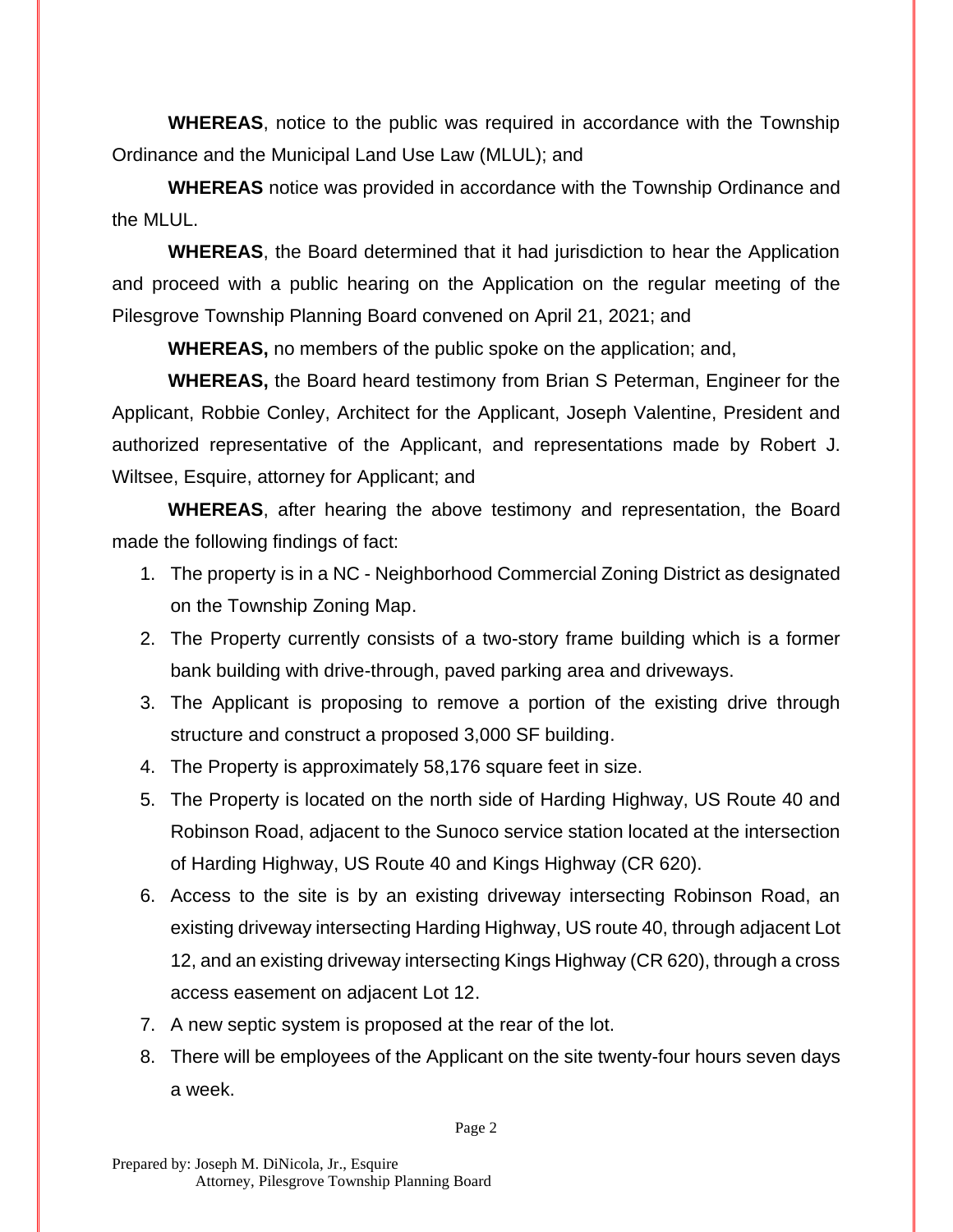- 9. A waiver for a loading dock was requested by the Applicant and it was testified that there is no need for the loading dock as the only supplies that will be received by the facility is office supplies.
- 10. The Applicant is requesting a waiver from a dumpster and dumpster enclosure located on the site as there will be minimal trash which can be handled through typical trash containers.
- 11. The Applicant testified there will be no hazardous chemicals utilized on the site.
- 12. The Applicant testified and agreed to close off the access road between the gas station and the concerned property.
- 13. The Applicant agreed to work with the board professionals to repair as needed the pavement on the site including the rear drive.
- 14. The Applicant testified and agreed to working with the board professionals on the landscaping and lighting for the concerned property, to the board professionals' satisfaction.
- 15. The Board Next reviewed the Engineer's Letter and the Planner's Report. The Applicant agreed to comply with all the comments and requirements contained in the letters, subject to the Engineer's and Planner's approval.

**BE IT THEREFORE RESOLVED** on this \_\_\_\_\_ day of \_\_\_\_\_\_\_\_\_\_\_\_, 2021 by the Pilesgrove Township Planning Board, the preliminary and final major site plan and waivers as requested, as further depicted on the plans submitted is granted and is subject to the following conditions:

1. The Applicant agrees to close off the access road between the gas station and the concerned property.

2. The Applicant agrees to work with the board professionals on any required pavement repairs, including the rear drive, to the board professionals' satisfaction.

3. The Applicant agrees to work with the board professionals on the landscaping, lighting, and architectural concepts for the site, to the board professionals' satisfaction.

4. The board grants waivers of the dumpster and loading dock requirements.

5. All plans shall be modified in accordance with the above requirements, subject to the board professionals review and approval, to their sole satisfaction.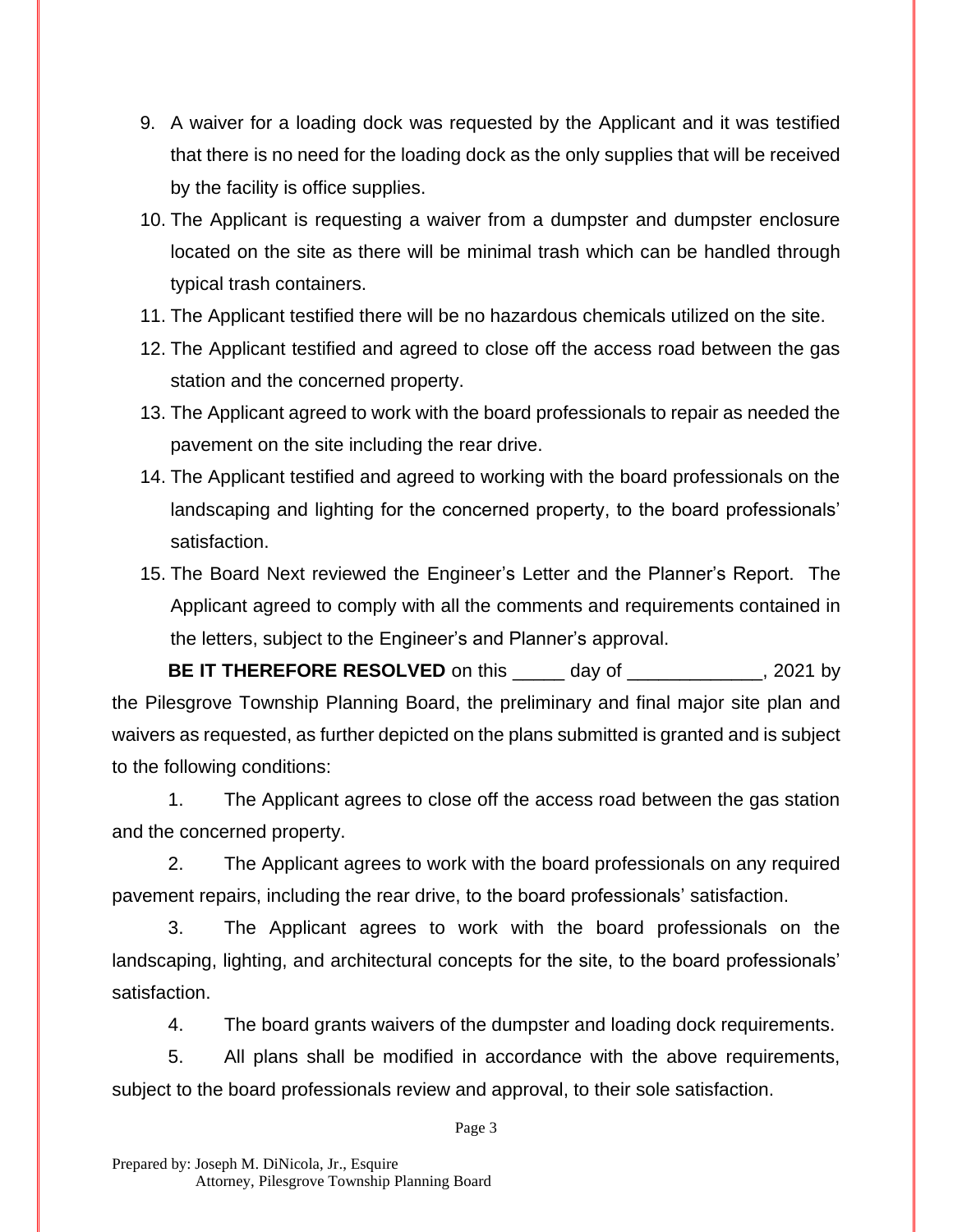6. Any and all conditions of approval detailed in the Engineer's letter and Planner's report, subject to the Engineer's and Planner's approval

7. Payment of any and all required fees which are due or may become due to the Township within seven (7) days notice thereof, including but not limited to, settlement of any outstanding review escrow accounts.

8. Any and all conditions of approval detailed in the Technical Engineer's letter is subject to the Engineer's approval.

9. Obtaining any and all other approvals for the proposed revisions that may be required by any governmental/regulatory body including, but not limited to, the New Jersey Department of Environmental Protection pursuant to the Freshwater Wetlands Act, the Salem County Planning Board and/or the Salem County Soil Conservation District, New Jersey Department of Transportation, etc. Applicant's engineer shall certify that said approvals have been received.

**BE IT FURTHER RESOLVED**, that in the event the above conditions are not satisfied within two (2) years from the date of the grant of approval, the relief granted herein shall be denied retroactively to said approval date.

**BE IT FINALLY RESOLVED** that the Applicant is hereby placed on notice that:

1. If he or his successors intend or desire to engage in a regulated activity upon the Property as defined in N.J.S.A. 13:9B-3; and, if required, a Freshwater Wetlands Permit or exemption therefrom must be obtained.

2. In the event the development requires the disturbance of more than 5,000 square feet of property, approval of a plan for soil erosion and sediment control may be required from the Salem County Soil Conservation District; and if so, no Certificate of Occupancy will issue until the plan is implemented.

3. Applicant shall comply with all representations made during the course of the hearing and in all filed documents.

4. Applicant shall indemnify and hold the Board harmless from any claim of any kind which may be made as a result of any deficiency in the Application, including any challenges to the notice requirements of the MLUL and Township Ordinance.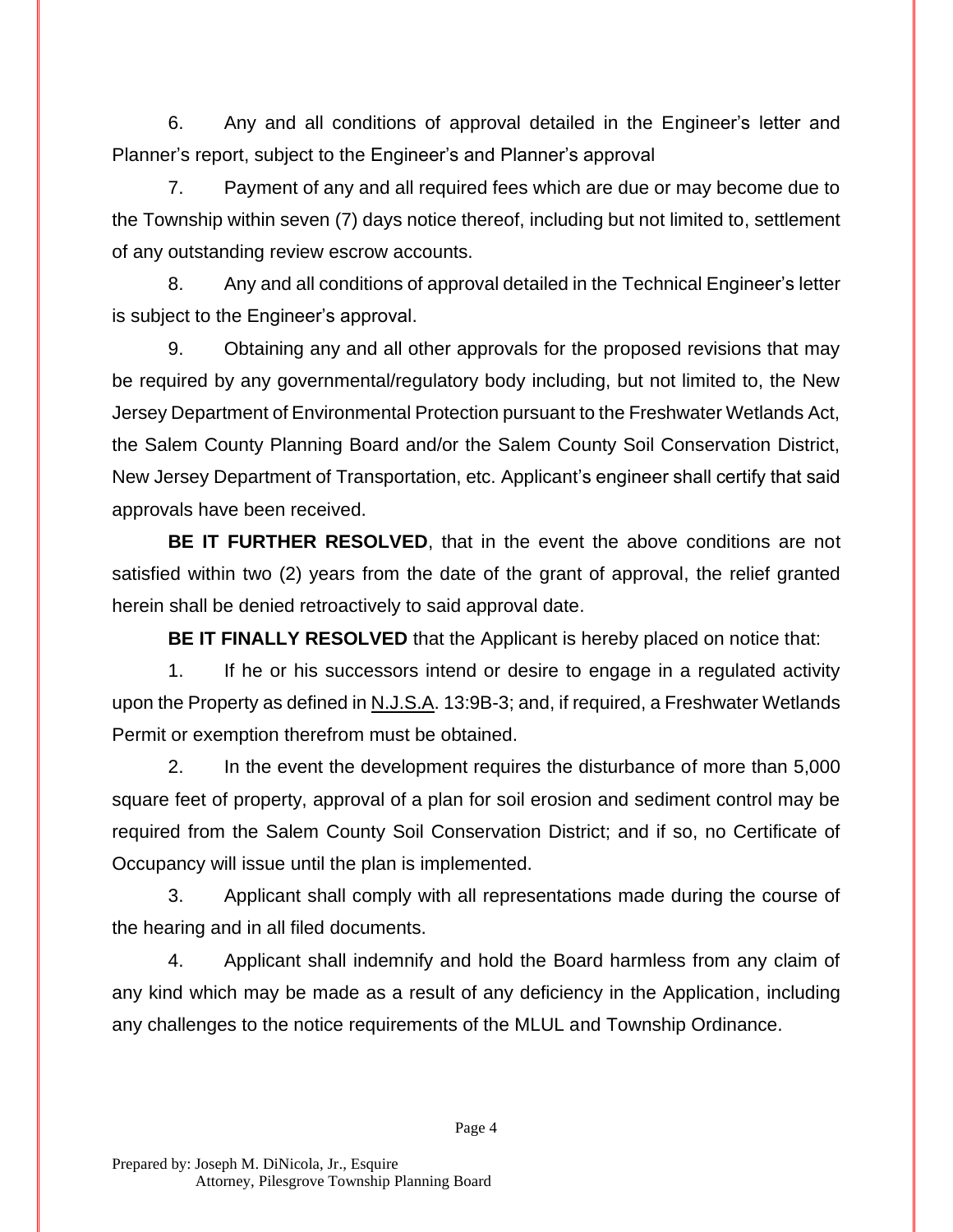5. During construction, Applicant shall correct any condition causing erosion or any other deleterious effect upon the community within three (3) days notice, or any lesser time deemed required, from or by the Township Engineer.

6. Applicant shall be responsible for locating the improvements in accordance with the Ordinance and/or this Resolution. Same may require the retention of a professional land surveyor, engineer, etc. to ensure compliance with the Ordinance. Applicant expressly understands that the Township shall not be responsible for locating the improvements and if same are not in compliance with the Ordinance and/or this Resolution, Applicant shall be obligated to remove said non-conforming improvements and relocate them in accordance with the Zoning Requirements and/or this Resolution.

7. Any additional site improvements or modifications to the approved plan require approval from the Pilesgrove Planning Board.

8. The Applicant shall comply with all Township and MLUL bonding requirements.

## **PILESGROVE TOWNSHIP PLANNING BOARD**

**BY:** 

**JEFFREY STRING, Chairperson**

**ATTEST:**

**RITA SHADE, Secretary**

**\_\_\_\_\_\_\_\_\_\_\_\_\_\_\_\_\_\_\_\_\_\_\_\_\_\_\_\_\_\_\_**